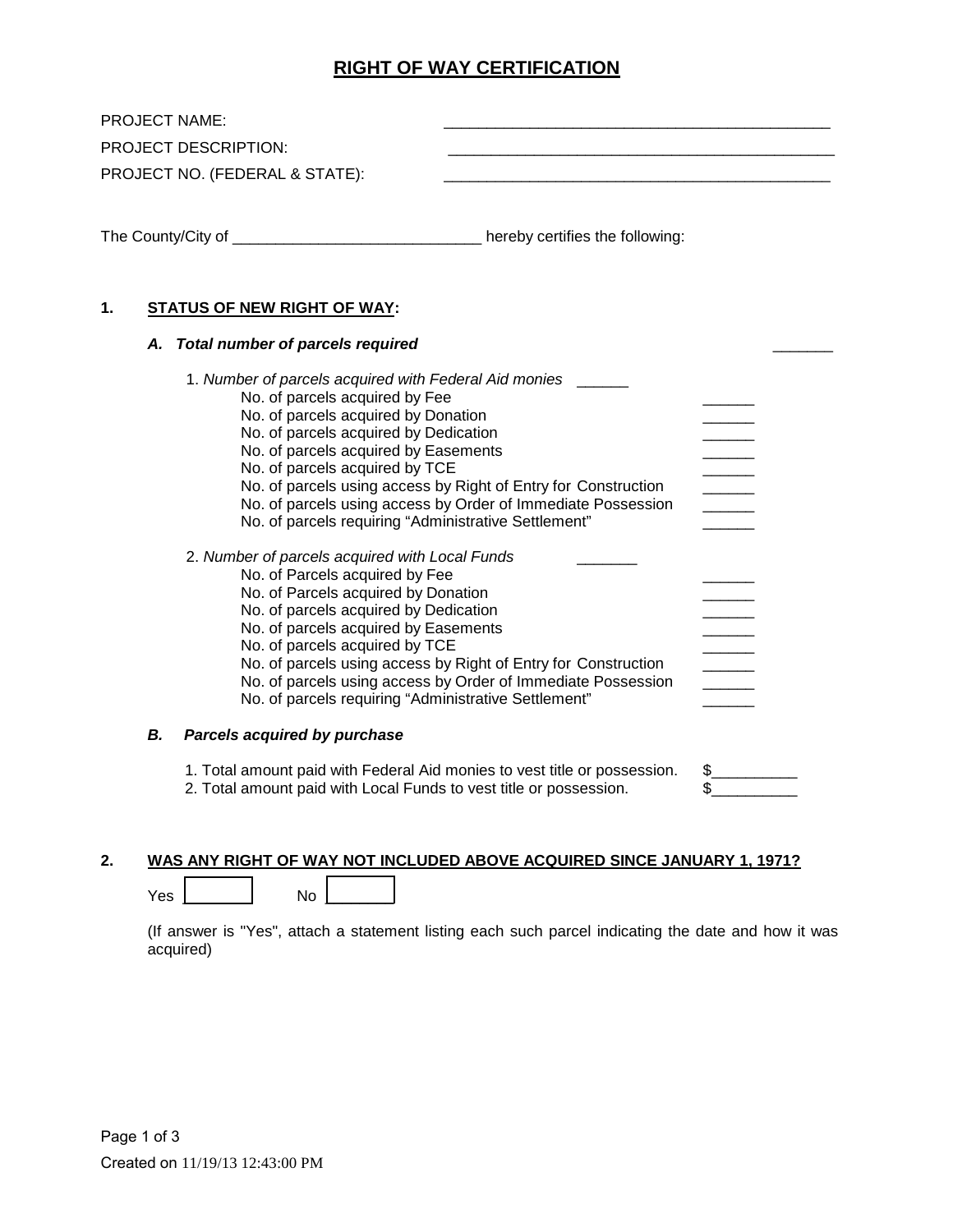## **RIGHT OF WAY CERTIFICATION**

#### **3. SCHEDULE FOR REMOVAL OF IMPROVEMENTS AND OBSTRUCTION**

Initial one (1) statement below:

- a. No existing improvements or obstructions in the required right of way.
- b. Removal of improvements or obstructions is included in the construction contract.  $\Box$ 
	- c. Improvements and obstructions will be removed by City/County forces or by separate contract prior to \_

(Date)

(If "c" is selected, attach detailed list with schedule of their removal.)

#### **4. PARCEL INVENTORY:**

Attached hereto is a listing of each parcel required for this project. The listing shows parcel number, name of owner, interest acquired or to be acquired, and status of acquisition (Acquired, Right of Entry, Order of Immediate Possession, or other). **N/A\_\_\_\_\_\_ See attached\_\_\_\_\_\_\_\_\_\_\_\_\_** 

#### **5. COMPLIANCE WITH RELOCATION ASSISTANCE AND PAYMENTS PROVISIONS OF FEDERAL AND STATE LAW:**

Initial one (1) of the following two (2) statements:

| a.<br>b. | No families or businesses are being displaced.<br>Provisions of 49CFR PART 24 relating to assistance for<br>displaced families and businesses are being complied with.<br>(If there are displacements, initial "b" and complete the schedule below)                                                                                                                                                               |     |
|----------|-------------------------------------------------------------------------------------------------------------------------------------------------------------------------------------------------------------------------------------------------------------------------------------------------------------------------------------------------------------------------------------------------------------------|-----|
| 1.       | Number of households displaced:                                                                                                                                                                                                                                                                                                                                                                                   |     |
|          | Owner-occupied<br>a.<br>Rental units<br>b.<br>Residential relocations under the Uniform Act -<br>C.<br>Total amount paid for moving expenses<br>Total amount paid for replacement housing payments<br>Total relocation expenses and payments<br>Number of households' replacement dwelling as part of<br>Last Resort Housing Assistance<br>Number of tenants' households using Down Payment<br>Assistance payment | \$. |
| 2.       | Number of non-residential displacements:                                                                                                                                                                                                                                                                                                                                                                          |     |
|          | <b>Businesses displaced</b><br>a.                                                                                                                                                                                                                                                                                                                                                                                 |     |
|          | Farm operations displaced<br>b.                                                                                                                                                                                                                                                                                                                                                                                   |     |
|          | Non-profit organizations displaced<br>c.                                                                                                                                                                                                                                                                                                                                                                          |     |
|          | Non-Residential relocations under the Uniform Act -<br>d.<br><b>Total amount paid for Moving Expenses</b><br>\$<br>Total amount paid for Re-Establishment Expenses<br>Total relocation expenses and payments<br>Total number of Relocation appeals                                                                                                                                                                | \$. |

Page 2 of 3 Created on 11/19/13 12:43:00 PM